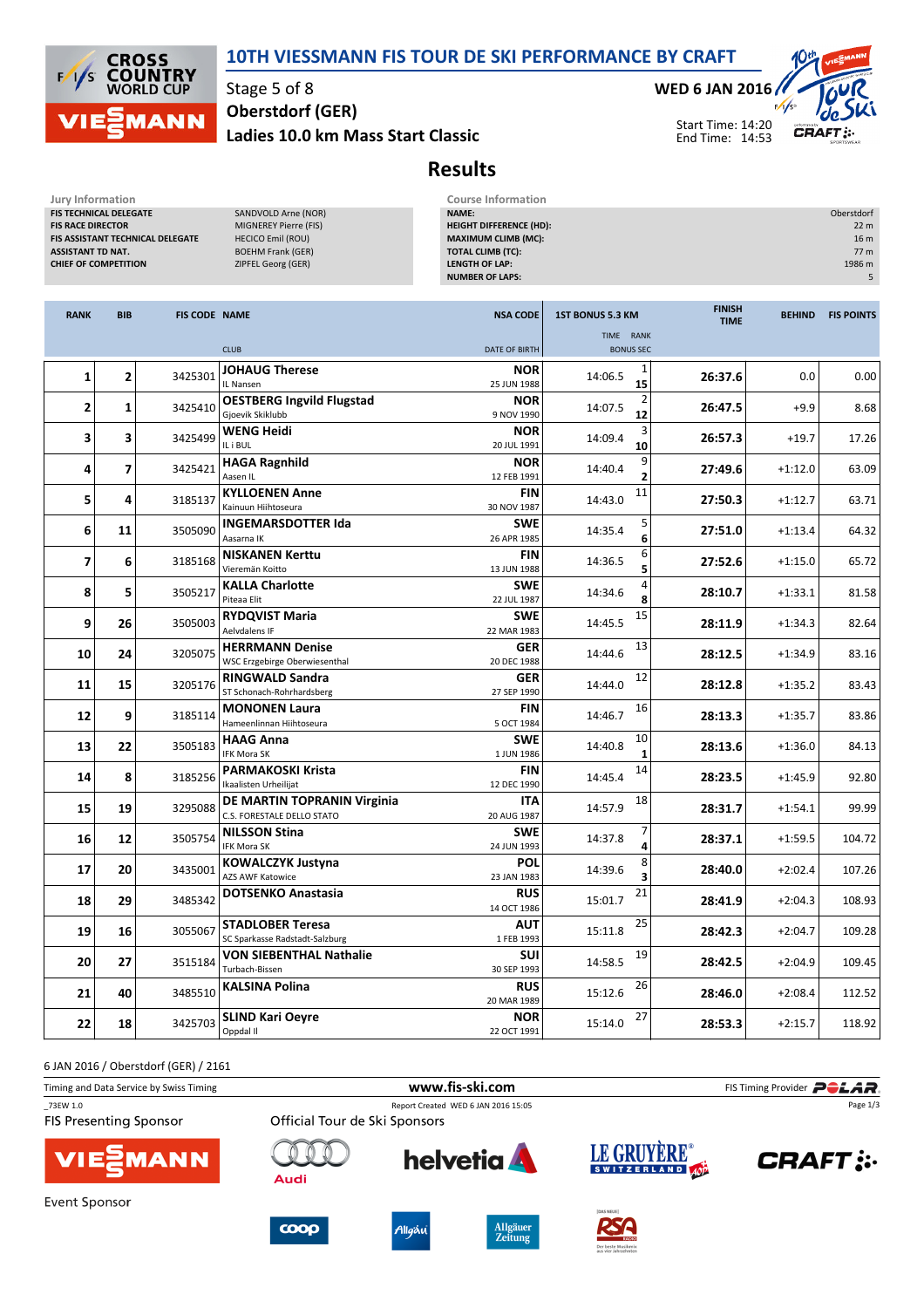## 10TH VIESSMANN FIS TOUR DE SKI PERFORMANCE BY CRAFT



Stage 5 of 8 Ladies 10.0 km Mass Start Classic Oberstdorf (GER)

WED 6 JAN 2016



Start Time: 14:20 End Time: 14:53

Results

| <b>RANK</b> | <b>BIB</b> | <b>FIS CODE NAME</b> |                                                               | <b>NSA CODE</b>           | <b>1ST BONUS 5.3 KM</b>       | <b>FINISH</b><br><b>TIME</b> | <b>BEHIND</b> | <b>FIS POINTS</b> |
|-------------|------------|----------------------|---------------------------------------------------------------|---------------------------|-------------------------------|------------------------------|---------------|-------------------|
|             |            |                      | <b>CLUB</b>                                                   | <b>DATE OF BIRTH</b>      | TIME RANK<br><b>BONUS SEC</b> |                              |               |                   |
|             |            |                      | <b>DIGGINS Jessica</b>                                        | <b>USA</b>                | 20                            |                              |               |                   |
| 23          | 10         | 3535410              | <b>Stratton Mountain School</b>                               | 26 AUG 1991               | 15:00.2                       | 28:53.8                      | $+2:16.2$     | 119.35            |
|             |            |                      | <b>ANGER Lucia</b>                                            | <b>GER</b>                | 33                            |                              |               |                   |
| 24          | 47         | 3205225              | SC Oberstdorf                                                 | 26 JAN 1991               | 15:27.1                       | 28:57.9                      | $+2:20.3$     | 122.95            |
| 25          | 17         | 1293107              | <b>BOEHLER Stefanie</b><br>SC Ibach                           | <b>GER</b><br>27 FEB 1981 | 22<br>15:02.6                 | 29:00.0                      | $+2:22.4$     | 124.79            |
| 26          | 13         | 3535320              | <b>BJORNSEN Sadie</b><br>APU Nordic Ski Center                | <b>USA</b><br>21 NOV 1989 | 17<br>14:53.8                 | 29:01.4                      | $+2:23.8$     | 126.01            |
| 27          | 23         | 1373617              | <b>FESSEL Nicole</b><br>SC Oberstdorf                         | <b>GER</b><br>19 MAR 1983 | 23<br>15:03.3                 | 29:01.5                      | $+2:23.9$     | 126.10            |
| 28          | 35         | 3485862              | <b>ZHAMBALOVA Alisa</b>                                       | <b>RUS</b><br>13 SEP 1994 | 24<br>15:11.7                 | 29:07.9                      | $+2:30.3$     | 131.71            |
| 29          | 30         | 3486057              | <b>STOROZHILOVA Daria</b>                                     | <b>RUS</b><br>4 FEB 1993  | 28<br>15:15.4                 | 29:13.3                      | $+2:35.7$     | 136.44            |
| 30          | 43         | 3485717              | <b>SOBOLEVA Elena</b>                                         | <b>RUS</b><br>8 JAN 1992  | 29<br>15:17.2                 | 29:16.4                      | $+2:38.8$     | 139.16            |
| 31          | 41         | 3505434              | <b>WIKEN Emma</b><br>Aasarna IK                               | <b>SWE</b><br>1 MAY 1989  | 40<br>15:34.4                 | 29:19.2                      | $+2:41.6$     | 141.61            |
| 32          | 38         | 3705003              | <b>PROCHAZKOVA Alena</b><br>LK Slavia UMB Banska Bystrica     | <b>SVK</b><br>9 AUG 1984  | 37<br>15:30.8                 | 29:23.9                      | $+2:46.3$     | 145.73            |
| 33          | 25         | 3535261              | <b>STEPHEN Elizabeth</b><br><b>Burke Mountain Academy</b>     | <b>USA</b><br>12 JAN 1987 | 35<br>15:30.0                 | 29:29.5                      | $+2:51.9$     | 150.64            |
| 34          | 32         | 3205124              | <b>SIEGEL Monique</b><br><b>WSC Erzgebirge Oberwiesenthal</b> | <b>GER</b><br>1 JAN 1989  | 39<br>15:32.6                 | 29:30.1                      | $+2:52.5$     | 151.16            |
| 35          | 42         | 3535316              | <b>BRENNAN Rosie</b><br>APU Nordic Ski Center                 | <b>USA</b><br>2 DEC 1988  | 30<br>15:21.7                 | 29:30.5                      | $+2:52.9$     | 151.51            |
| 36          | 14         | 3535304              | <b>CALDWELL Sophie</b><br><b>Stratton Mountain School</b>     | <b>USA</b><br>22 MAR 1990 | 31<br>15:25.1                 | 29:33.1                      | $+2:55.5$     | 153.79            |
| 37          | 53         | 3565034              | <b>CEBASEK Alenka</b><br><b>TSK Bled</b>                      | <b>SLO</b><br>24 APR 1989 | 34<br>15:28.2                 | 29:36.6                      | $+2:59.0$     | 156.86            |
| 38          | 37         | 3295157              | <b>SCARDONI Lucia</b><br>GRUPPO SCIATORI FIAMME GIALLE        | <b>ITA</b><br>22 MAR 1991 | 32<br>15:26.3                 | 29:48.7                      | $+3:11.1$     | 167.46            |
| 39          | 48         | 3505675              | <b>SETTLIN Evelina</b><br>Hudiksvalls If                      | <b>SWE</b><br>5 JUN 1992  | 36<br>15:30.4                 | 29:51.7                      | $+3:14.1$     | 170.09            |
| 40          | 21         | 3155249              | <b>NOVAKOVA Petra</b><br>Lk Slovan Karlovy Vary / CS MV       | <b>CZE</b><br>17 AUG 1993 | 38<br>15:32.3                 | 29:52.8                      | $+3:15.2$     | 171.06            |
| 41          | 36         | 3055085              | <b>SCHWARZ Nathalie</b><br>SU Raika Zwettl-Oberoesterreich    | <b>AUT</b><br>29 JUL 1993 | 46<br>15:46.7                 | 29:56.4                      | $+3:18.8$     | 174.21            |
| 42          | 31         | 3195040              | <b>FAIVRE PICON Anouk</b><br>ARMEES-EMHM - Pontarlier         | <b>FRA</b><br>18 FEB 1986 | 41<br>15:35.6                 | 29:57.2                      | $+3:19.6$     | 174.91            |
| 43          | 50         | 3486077              | <b>REPNITSYNA Olga</b>                                        | <b>RUS</b><br>27 JUN 1992 | 45<br>15:43.2                 | 30:10.9                      | $+3:33.3$     | 186.92            |
| 44          | 56         | 3565053              | <b>EINFALT Lea</b><br>TSK Triglav Kranj                       | <b>SLO</b><br>19 MAY 1994 | 43<br>15:39.1                 | 30:25.1                      | $+3:47.5$     | 199.36            |
| 45          | 33         | 3295144              | <b>DEBERTOLIS Ilaria</b><br>G.S. FIAMME ORO MOENA             | <b>ITA</b><br>17 SEP 1989 | 42<br>15:37.8                 | 30:29.7                      | $+3:52.1$     | 203.39            |
| 46          | 55         | 3485370              | POVALIAEVA Anna                                               | <b>RUS</b><br>14 AUG 1988 | 44<br>15:40.4                 | 30:41.5                      | $+4:03.9$     | 213.73            |
| 47          | 57         | 3155111              | <b>GROHOVA Karolina</b><br>SK Nove Mesto na Morave            | <b>CZE</b><br>21 NOV 1990 | 50<br>16:05.1                 | 30:46.2                      | $+4:08.6$     | 217.85            |

6 JAN 2016 / Oberstdorf (GER) / 2161

| Timing and Data Service by Swiss Timing   |                               |        | FIS Timing Provider <b>POLAR</b> . |                 |               |
|-------------------------------------------|-------------------------------|--------|------------------------------------|-----------------|---------------|
| 73EW 1.0<br><b>FIS Presenting Sponsor</b> | Official Tour de Ski Sponsors |        | Page 2/3                           |                 |               |
| VIESMANN                                  | Audi                          |        | <b>helvetia</b>                    | LE GRUYERE®     | <b>CRAFT:</b> |
| Event Sponsor                             |                               |        |                                    | <b>DAS NEUE</b> |               |
|                                           | $\bf{coop}$                   | Allgäu | <b>Allgäuer</b><br><b>Zeitung</b>  | RSA             |               |

KADIO<br>Per beste Musikmix